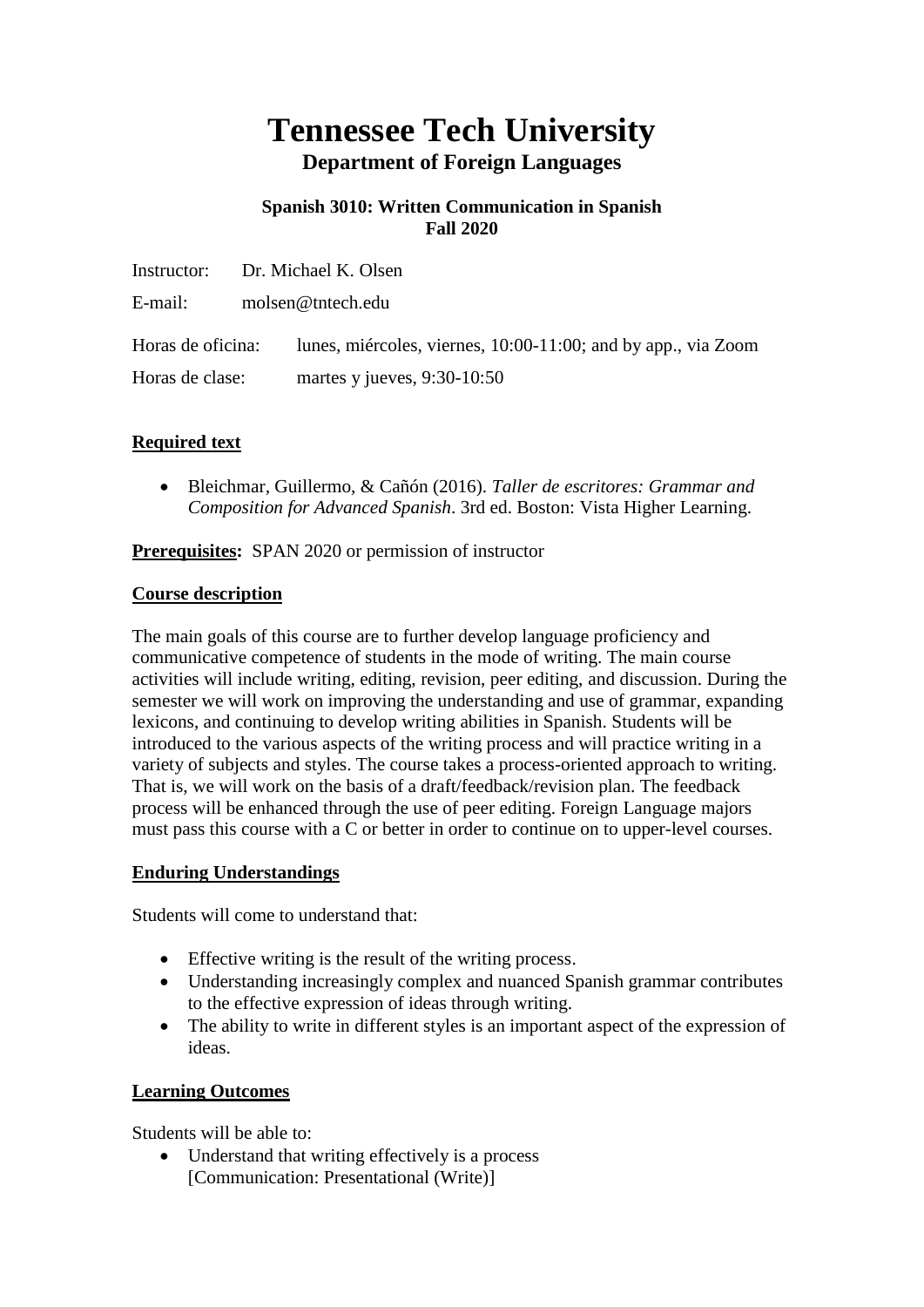- Effectively use Spanish grammatical structures, incorporating them into different types of writing (descriptive, narrative, expository, persuasive) [Communication: Presentational (Write)]
- Further develop their ability to express ideas through writing (directly and indirectly, objectively and subjectively) [Communication: Presentational (Write)]
- Develop critical thinking skills through writing [Communication: Presentational (Write)]
- Further develop their reading skills and appreciate native texts and their use of style and grammar to express ideas [Communication: Interpretive (Read)] [Cultures: Relating Cultural Practices to Perspectives (Investigate, Explain, Reflect)] [Cultures: Relating Cultural Products to Perspectives (Investigate, Explain, Reflect)]

## **Evaluation**

| Participation         | 12% |
|-----------------------|-----|
| Homework and readings | 12% |
| Diarios               | 12% |
| Pruebas               | 14% |
| Compositions (5)      | 50% |

## **Participation 12%**

1. Students will be graded based on their active participation in class activities (whole class, group work, pair work) and use of Spanish. We are here to learn; so contribute with your thoughts and concerns! Respectful behaviour is expected (**no use of cell phones** in the class).

2. Arrive on time. When students arrive late, they disrupt the class and may miss important announcements.

## **Homework and readings 12%**

Students are expected to come to class prepared by having read the Lectura for that day. Although we will not be focusing on everything from the textbook in class, students are still expected to understand the information in the textbook.

Tareas will consist of grammar practice and analysis exercises designed to help students practice and reflect upon the grammar that we will be covering in class. These assignments are meant to help students analyse and reflect on how grammar affects writing in order to improve the grammatical component of their own writing. Each Tarea is due at **9:30am the day it is indicated on the course calendar**. **Any late assignment will receive a 10% reduction each day it is late.**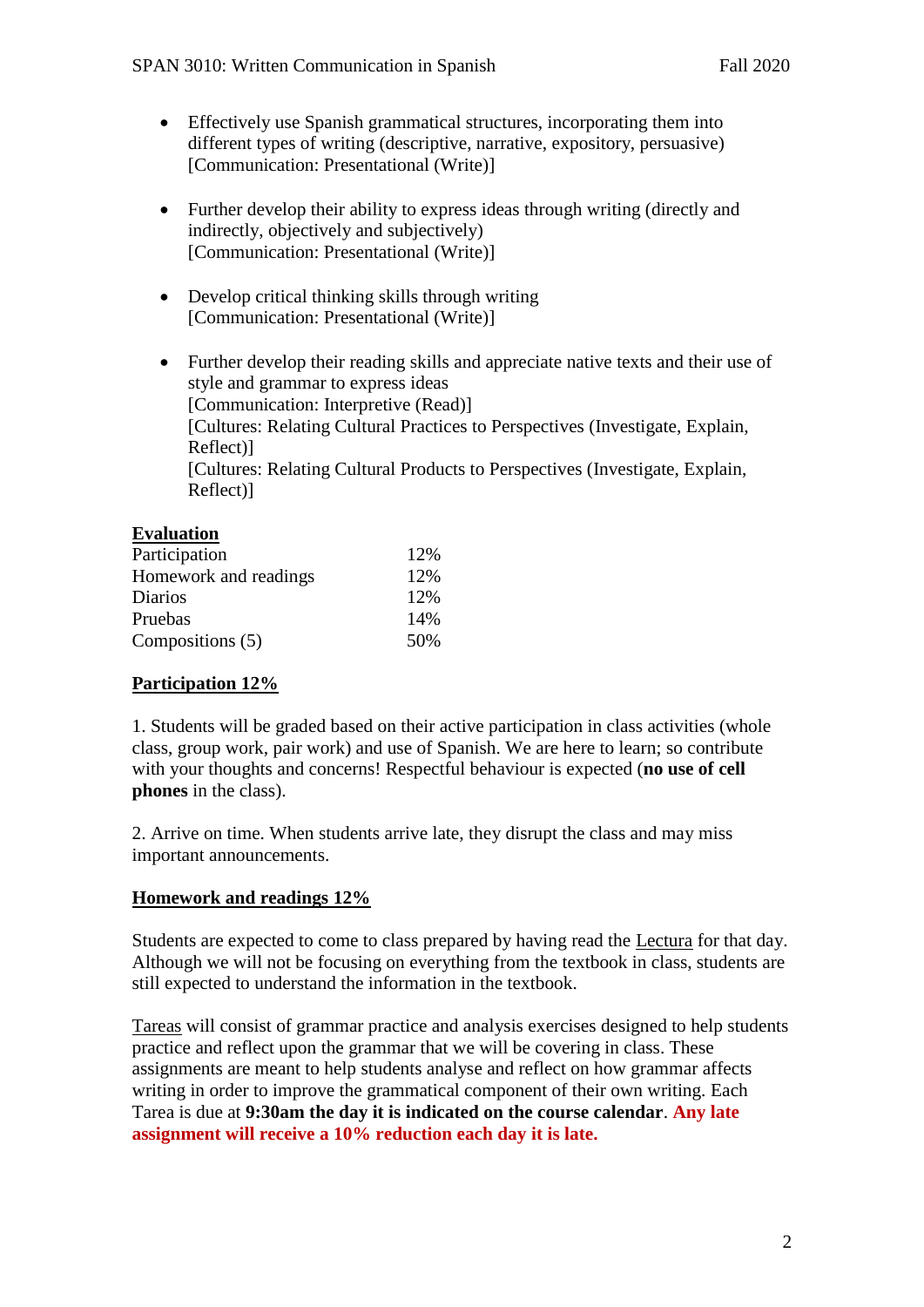## **Diarios 12%**

Time during each class period will be dedicated to freewriting. A topic will be provided, but students are free to write about what they wish. The product of each day's freewrite constitute a Diario. Diarios may be written by hand or on a computer, but will be submitted digitally each day to iLearn.

## **Pruebas 14%**

There will be five (5) quizzes throughout the course. Each quiz will cover grammar points presented and discussed up to the time of each quiz. Make-up quizzes will not be given without notification and written documentation of your absence and only in cases of emergency. No exceptions. Do not make any travel plans without checking the class calendar.

## **Compositions 50%**

Students will write two (4) compositions of 550-600 words each. The compositions must be typed in Times New Roman, double spaced, 12 pt. font; in addition, they must have typed accents (á, é, í, ó, ú, ü, ñ), and symbols (;!,  $\lambda$ ). If you do not know how to type these symbols, please consult the 'Tildes' document on iLearn. All versions of each composition must be submitted to Turnitin.com as a **Word file (not a pdf)** at **9:30am the day it is indicated on the course calendar**. I will also provide my feedback through Turnitin.com (more information on the use of Turnitin.com will be provided in class). **Any stage of the composition that is late will receive a 10% reduction each calendar day they are late.** The topic of each composition will be announced as the due date of the first draft approaches. You will work on each of these compositions in four phases:

- 1. First Draft (6%): You will write the first full draft of your composition in class. It should be at least 400 words at this stage. You will turn your composition in through Turnitin.com which will automatically share it with a peer so that they can complete a peer review.
- 2. Peer Review (10%): You will review a peer's first draft. This is accomplished directly in Turnitin.com as a 'Peermark'. You must be specific and correct your peer's composition based on the Peer Review Criteria (on iLearn).
- 3. Revision (60%): You will proceed to revise the first draft based on the feedback you received from your peer in phase 2. You will turn your revision in through Turnitin.com as 'Revision 1'. Once you make the revisions, I will provide feedback using abreviaturas de corrección (on iLearn) so that you can make corrections for the final version of the composition.
- 4. Final Draft (24%): The final version is not a writing exercise. You will be correcting the mistakes based on my feedback *and improving* your composition. If you do not know how to correct a mistake, you should come to my office hours or go to the tutoring center to try to understand your mistakes and correct them accordingly. You will turn your final draft in through Turnitin.com as 'Revision 2'.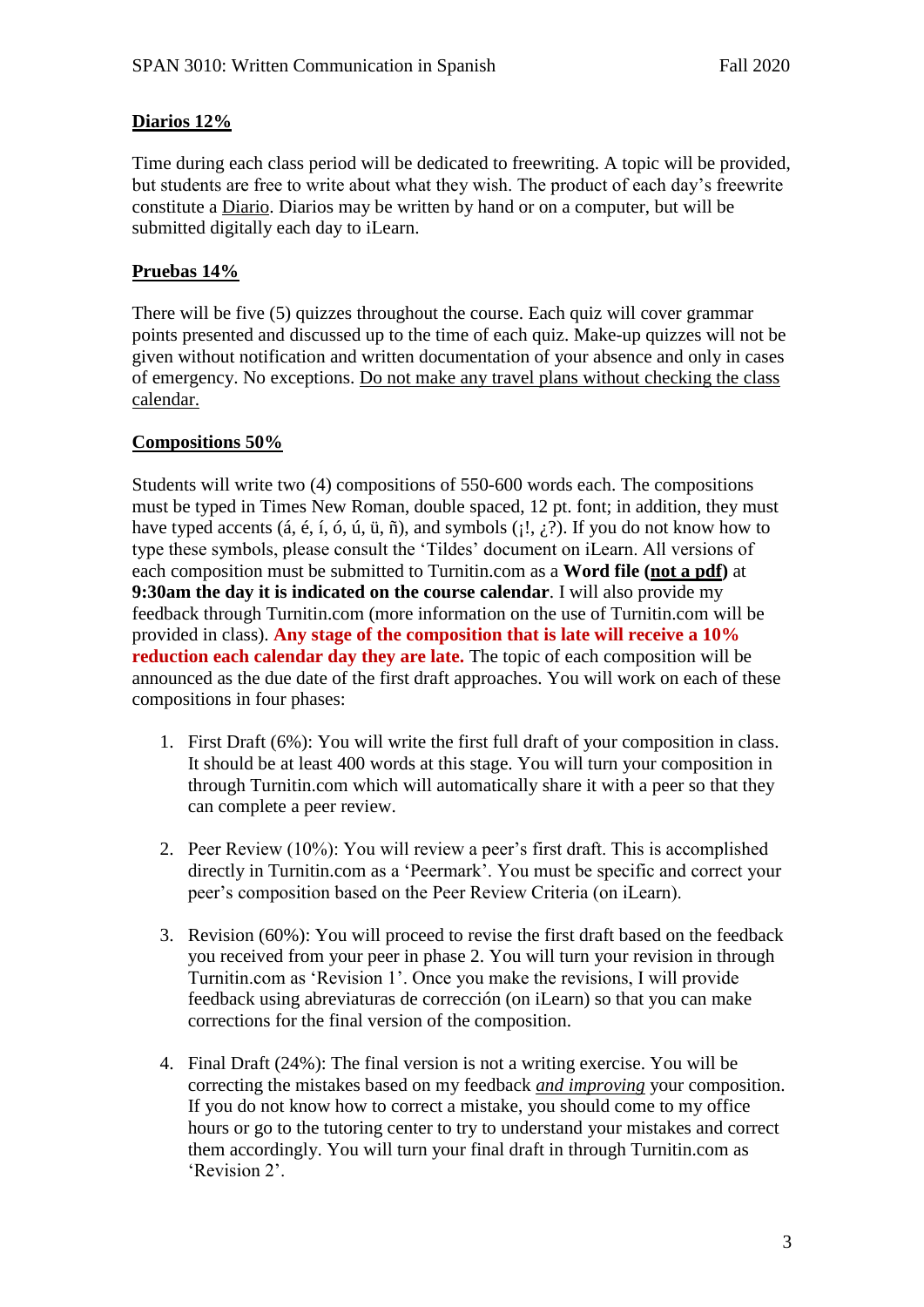Students will also write a  $5<sup>th</sup>$  composition of approximately 500 words during the final exam period. This composition must follow the general format of the other compositions, but only a final draft will be written and submitted.

The final grade of each composition will be calculated following the Matriz para las composiciones found on iLearn.

Using a dictionary during writing is encouraged. Translation software (e.g., Google translate), however, is prohibited. The use of translation software will be considered as furnishing False Information and Representation as defined in Tennessee Tech's Policy 217 – Student Academic Misconduct and will be treated as such. For details, view the Tennessee Tech's Policy 217 – Student Academic Misconduct at [Policy Central.](https://www.tntech.edu/policies/)

## **Accessibility Services**

Students with a disability requiring accommodations should contact the Accessible Education Center (AEC). An Accommodation Request (AR) should be completed as soon as possible, preferably by the end of the first week of the course. The AEC is located in the Roaden University Center, Room 112; phone 931-372-6119. For details, view the Tennessee Tech's Policy 340 – [Services for Students with Disabilities at](https://tntech.policytech.com/docview/?docid=1131&public=true)  [Policy Central.](https://tntech.policytech.com/docview/?docid=1131&public=true)

## **Academic Misconduct**

Maintaining high standards of academic integrity in every class at Tennessee Tech is critical to the reputation of Tennessee Tech, its students, alumni, and the employers of Tennessee Tech graduates. The Student Academic Misconduct Policy describes the definitions of academic misconduct and policies and procedures for addressing Academic Misconduct at Tennessee Tech. For details, view the Tennessee Tech's Policy 217 – [Student Academic Misconduct at Policy Central.](https://tntech.policytech.com/dotNet/documents/?docid=701)

## **COVID – 19**

- 1. Students must take personal responsibility in following the recommended CDC COVID-19 guidelines. Students are expected follow all COVID-19 directives published by Tennessee Tech including, but not limited to, notices on Tennessee Tech's webpage, building and facilities signage, and similar publications. The university's Return to Campus Student Handbook can be found at [https://www.tntech.edu/return/index.php.](https://www.tntech.edu/return/index.php)
- 2. According to Tennessee Tech University's protocols, face coverings must be worn (covering the mouth and nose) by students in the classroom at all times.
- 3. Students must abide by predetermined social distancing guidelines and seating arrangements. Movement during class sessions should be limited as to not endanger other students or faculty. Students should be conscious and respectful of others and their health concerns.
- 4. Students who refuse to comply with university protocols on these matters will be reported to the Tennessee Tech Dean of Students.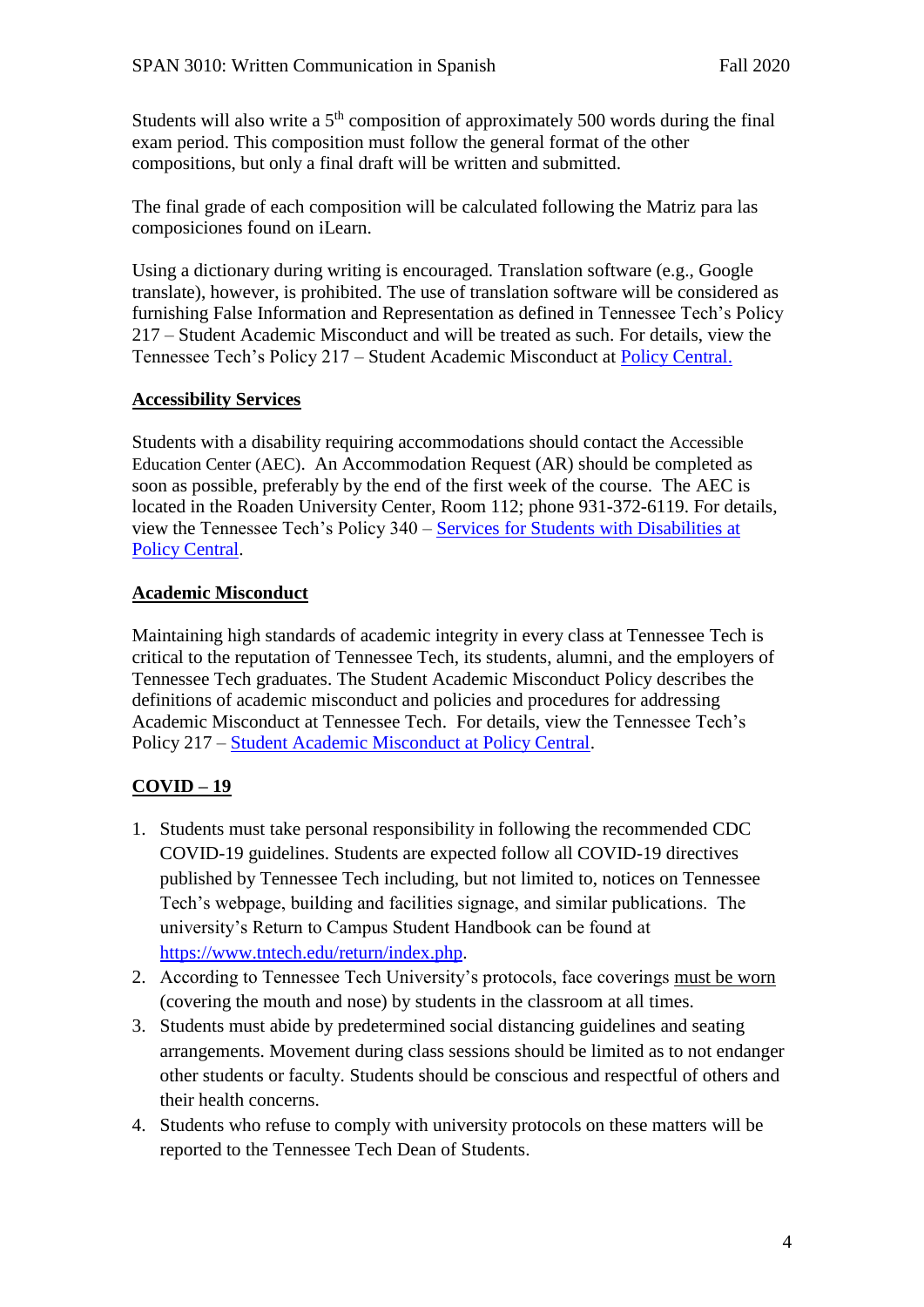Students should direct all requests for excused class absences related to COVID-19, regardless of where the COVID-19 testing is performed, to Tennessee Tech's Health Services. The Office of Student Affairs will provide notifications to faculty members of student absences and the expected length of the absence.

## **Grading Scale**

A: 90-100 B: 80-89 C: 70-79 D: 60-69 F: 0-59

**IMPORTANT:** This syllabus is accurate and complete to the best of the instructor's knowledge. However, the instructor reserves the right to make midcourse changes to the readings, assignments, or exam dates as needed.

#### CALENDAR

This calendar is tentative. Students are responsible for checking iLearn and their university email accounts. Assignments, guidelines, and other deadlines will be posted and sent there.

| <b>Semana</b>  | Fecha            | <b>Tema</b>                                                                 | <b>Tareas</b>                                                                  |
|----------------|------------------|-----------------------------------------------------------------------------|--------------------------------------------------------------------------------|
| 1              | 25 de agosto     | Introducción al curso<br>El proceso de escribir                             | <b>L</b> : Plan de estudios                                                    |
|                | 27 de agosto     | Léxico: describir, percepción<br>Ortografía: acentuación I,<br>puntuación I | <b>T: Syllabus information</b><br>assignment<br>L: pp. 7-10; 19-21             |
| $\overline{2}$ | 1 de septiembre  | Taller de Escritura: La<br>descripción                                      | <b>L</b> : pp. 22-31                                                           |
|                | 3 de septiembre  | El sustantivo, el artículo y el<br>adjetivo                                 | <b>L</b> : pp. $11-18$                                                         |
| 3              | 8 de septiembre  | Ser, estar y haber                                                          | T: Lectura Guiada #1                                                           |
|                | 10 de septiembre | Composición 1: Borrador 1                                                   | Composición 1: Borrador 1<br>T: Lectura Guiada #2                              |
| $\overline{4}$ | 15 de septiembre | Prueba 1                                                                    | L: Peer Review Criteria (en<br>iLearn)<br>Composición 1: Revisión por<br>pares |
|                | 17 de septiembre | Léxico: ampliar, tiempo<br>Ortografía: acentuación II,<br>puntuación II     | <b>L</b> : pp. 42-45; 53-57<br>Composición 1: Borrador 2                       |
| 5              | 22 de septiembre | Taller de Escritura: La<br>narración                                        | <b>L</b> : pp. $58-69$                                                         |

 **L:** Leer **T:** Tarea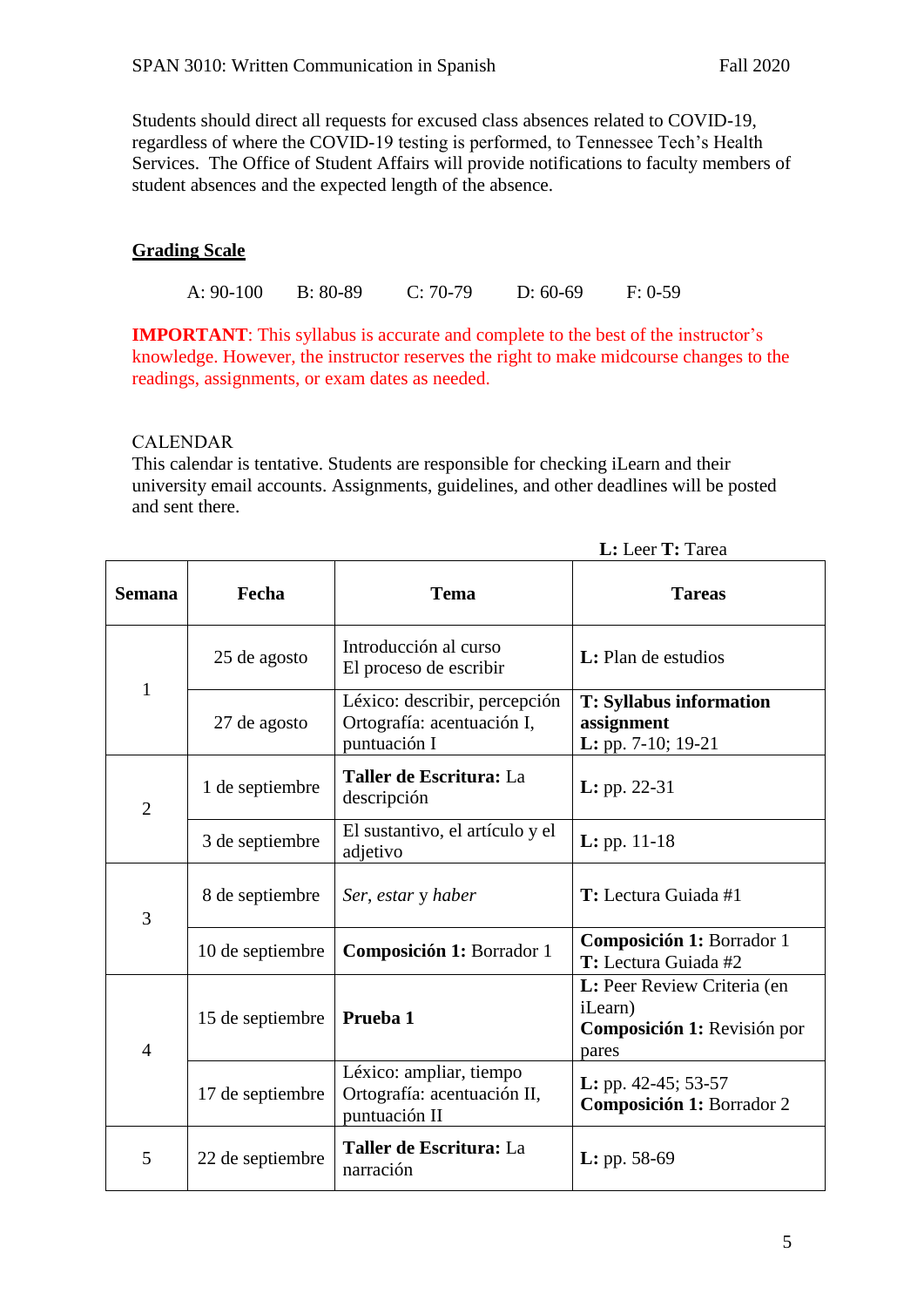|    | 24 de septiembre      | El pretérito y el imperfecto                                                                            | Composición 1: Borrador final<br>L: pp. 46-52<br>T: Lectura Guiada #3 |
|----|-----------------------|---------------------------------------------------------------------------------------------------------|-----------------------------------------------------------------------|
| 6  | $29$ de<br>septiembre | Las cláusulas relativas                                                                                 |                                                                       |
|    | 1 de octubre          | Composición 2: Borrador 1                                                                               | Composición 2: Borrador 1<br>T: Lectura Guiada #4                     |
| 7  | 6 de octubre          | Prueba 2                                                                                                | Composición 2: Revisión por<br>pares                                  |
|    | 8 de octubre          | Léxico: transición, sufijos<br>Ortografía: los números                                                  | L: pp. 109-113; 124-127<br>Composición 2: Borrador 2                  |
| 8  | 13 de octubre         | <b>NO HAY CLASE</b>                                                                                     | Vacaciones de otoño                                                   |
|    | 15 de octubre         | Taller de Escritura: La<br>exposición                                                                   | <b>L</b> : pp. $128-137$                                              |
| 9  | 20 de octubre         | La participación de entidades<br>en la situación verbal                                                 | $L:$ pp. 114-116<br>Composición 2: Borrador final                     |
|    | 22 de octubre         | Los modos indicativo y<br>subjuntivo                                                                    | <b>L</b> : pp. $118-123$<br>T: Lectura Guiada #5                      |
| 10 | 27 de octubre         | Composición 3: Borrador 1                                                                               | Composición 3: Borrador 1<br>T: Lectura Guiada #6                     |
|    | 29 de octubre         | Prueba 3                                                                                                | <b>Composición 3:</b> Revisión por<br>pares                           |
| 11 | 3 de noviembre        | Léxico: cognados falsos,<br>prefijos, verbos con<br>preposiciones<br>Ortografía: palabras<br>compuestas | <b>L</b> : pp. 145-151; 162-163<br>Composición 3: Borrador 2          |
|    | 5 de noviembre        | Taller de Escritura: La<br>argumentación                                                                | <b>L:</b> pp. $164-173$                                               |
| 12 | 10 de noviembre       | El adverbio                                                                                             | <b>L</b> : pp. $152-161$<br>Composición 3: Borrador final             |
|    | 12 de noviembre       | Las preposiciones y el caso<br>de por y para                                                            | T: Lectura Guiada #7                                                  |
| 13 | 17 de noviembre       | Composición 4: Borrador 1                                                                               | Composición 4: Borrador 1<br>T: Lectura Guiada #8                     |
|    | 19 de noviembre       | Prueba 4                                                                                                | Composición 4: Revisión por<br>pares                                  |
| 14 | 24 de noviembre       | La voz pasiva y el<br>pronombre se impersonal                                                           | Composición 4: Borrador 2                                             |